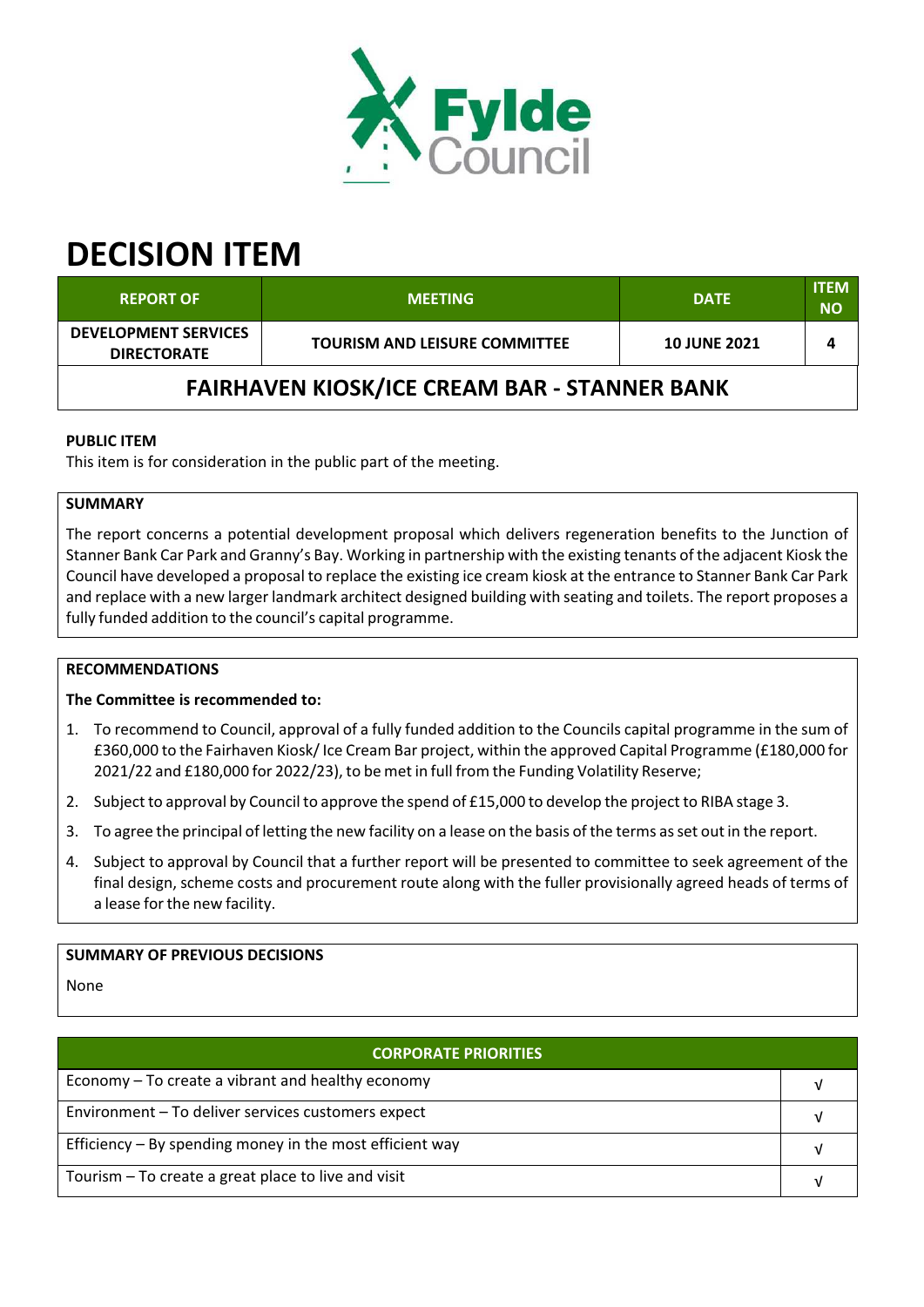### **REPORT**

PROJECT PROPOSAL

- 1. There has been a small kiosk serving ice creams and drinks at the entrance to the car park at Stanner Bank since 1965 currently owned and operated by Gianfranco Dalmasso and Amanda Dalmasso (The Tenants). The facility has been a popular feature serving residents and visitorsto the site. When the work to replace the sea defences at Fairhaven started in 2017 discussions took place over how the existing kiosk would be affected by the raising of the car park and whether it was a good opportunity to look at a new larger facility in a better location.
- 2. Creative SPARC Architects have to date been appointed by the Tenants, asthey explored various design options in collaboration with Fylde Borough Council for the redevelopment of their current ice cream kiosk. The initial design brief focussed on the construction of a new ice cream kiosk to provide an improved service for customers and the ability to sell an enhanced selection of products in anticipation of the increased footfall to the area as a result of the completed coastal defence works and Fairhaven Lake regeneration. There was a collaborative desire to create a 'landmark' building, whilst also ensuring that the design was practical, low maintenance and operationally efficient forthe business.
- 3. The initial design work investigated various potential built forms and architectural directions, culminating in three initial options.
	- a. Option 01 explored a sculptural and playful building form inspired by local birds that migrate to the estuary and Fairhaven Lake.
	- b. Option 02 explored a more structured form, inspired by nearby boat houses and the areas links to boating.
	- c. Option 03 looked to link the building to the coastal defence works, with a tiered structure exploring the idea of corrosion along the coastline.
- 4. These design options also considered either keeping the building in its current location or relocating it onto the grass area overlooking Granny's Bay.
- 5. Of the three options initially presented the Tenants and officers agreed that Option 01 and the sculptural form that this design approach created was the most successful and preferred option. It was felt that this created a 'landmark'structure on the redeveloped bay for both tourists and localsto visit and enjoy. It was also suggested that the new proposal should be sited on the grass area opposite the current ice cream kiosk site, as a larger building on the site of the current kiosk was unworkable with the new car park entrance design that formed part of the coastal defence regeneration works. The relocated building position would provide easier and safer accessfor customers and would allow the new building to become a sculptural feature within the landscape.
- 6. Following the development of a detailed brief from the Tenants which was discussed with officers, design option 01 was further refined to include an integrated terrace and seating. Survey drawings of the new coastal defence works, provided by officers, were used to better integrate design proposal option 04 on the redeveloped Granny's Bay site. The internal spaces were also revisited to ensure there was sufficient space for the proposed new equipment required for ice‐cream and the proposed new gelato sale and production. At this point the design progress was put on hold whilst the business plan wasfully developed and due to the impact of the Coronavirus pandemic.
- 7. Design option 05 was proposed in January 2021. This scheme was a further iteration of design option 04, although with amendments based on the Tenants revised brief and thoughts on the previous iterations. Option 05 included similar internal spaces to option 04, although further refined. The proposal was also reorientated to take better advantage of the views overlooking the bay, with a covered seating terrace that can be fully enclosed and is useable throughout the year. The main serving hatch was also reorientated towards the new car park entrance and the building better integrated with the recently completed coastal defence works. The general preferred design approach of the original design option 01 has been retained throughout the design process but has evolved and has been refined to suit the requirements of the evolving brief.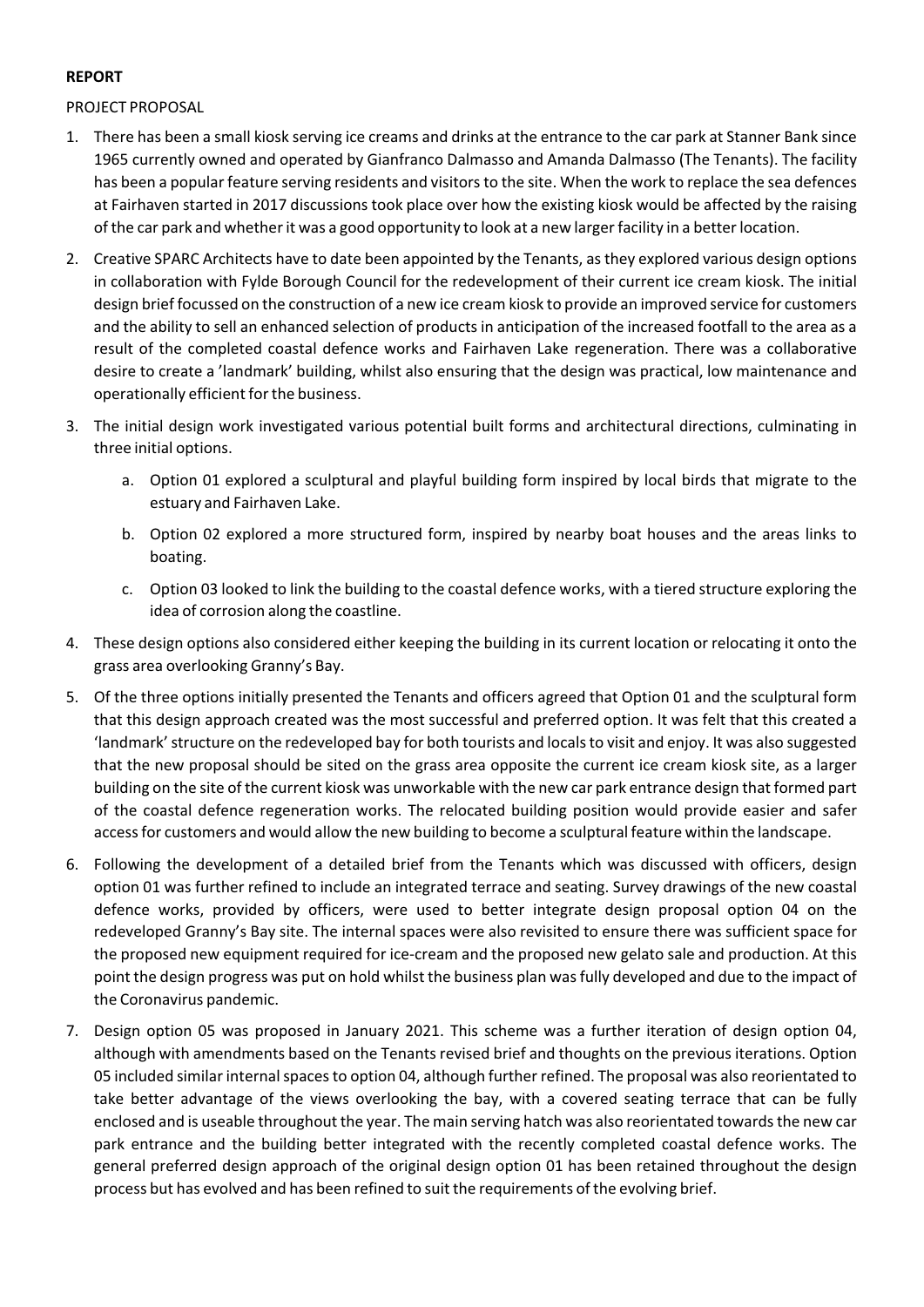- 8. Design option 05 was presented to the Council's Budget Working Group in January 2021. Members of the Group recommended that a proposal be brought forward to committee providing the following conditions were met by the existing tenants‐
	- A development budget of up to a maximum of £360,000 is recommended.
	- The facility generated a rental yield of £25,000 p.a.
	- The lease would need to be for 7 years less 1 day
	- The lease would include a wider user clause for the sale of hot snacks/food and alcohol (subject to licensing), as this supports the rental figure proposed
	- The Council will need to consider a 5 year business plan from the existing tenant in order to assess whether the business proposal was achievable.
- 9. The Tenants of the existing Kiosk have agreed to all the principal conditionslisted out above.
- 10. A rental income of £25,000 p.a. had been proposed for the subsequent lease granted to the existing tenants of the adjacent kiosk. In October 2019 the Councils commissioned Duxbury's Commercial to undertake a rental valuation of the proposed new build this was assessed at £24,000 p.a. To enable the business to set up and establish in the new premisesit has been proposed that the first year will be rent free.
- 11. The current kiosk is owned by the Tenants who pay a ground rent of £2,676 p.a. to Fylde Council.
- 12. A 7‐year lease less 1 day has been proposed with the Tenants for the new facility. As part of this proposal the existing facility will need to be removed and reinstated. To achieve this the existing Tenants needs to give up their lease of the existing kiosk. As the Tenants have worked up the proposals in partnership with the Council it would not appropriate to tender the opportunity to the open market and so it is recommended that they be granted a new 7 year lease less 1 day of the facility in the new location. If the lease was 7 years or over it would be obliged to advertise the development opportunity publicly and seek best offers as widely as possible. However, the new lease would be granted with security of tenure so the Tenants would be entitled to a new lease at the end of the initial 7 year period.
- 13. The user clause will include offering hot snacks/food and alcohol (subject to licensing).
- 14. A business plan has been submitted by the Tenants which has been assessed by officersfrom Technical Services and Finance. This forms part of its due diligence procedures when considering any business operator for a new lease especially given the capital investment proposed by the Council. The business plan demonstrates a credible proposal to operate a new and improved facility at the entrance to Stanner Bank car park.
- 15. There are no additional revenue costs to the council as part of this proposal. Repairs and maintenance will be met from existing budgets. If there is a need to undertake more major worksin the future this will be the subject of a capital bid at the appropriate time.
- 16. The internal fit out of the new facility would be the responsibility of the Tenantsto suit their business operation needs.
- 17. The project delivers a new and improved facility to help cater for the additional visitors to the area. It's primary role is to provide economic and tourism benefits with the secondary benefit being a positive financial return to the council.
- 18. It isrecommended that committee consider the proposals asset out in the report and support the development and delivery of a capital project to construct a new catering facility at Stanner Bank with a budget of £360,000 and to let the facility to the Tenants. If members agree to thisin principle the nextsteps are set out below.